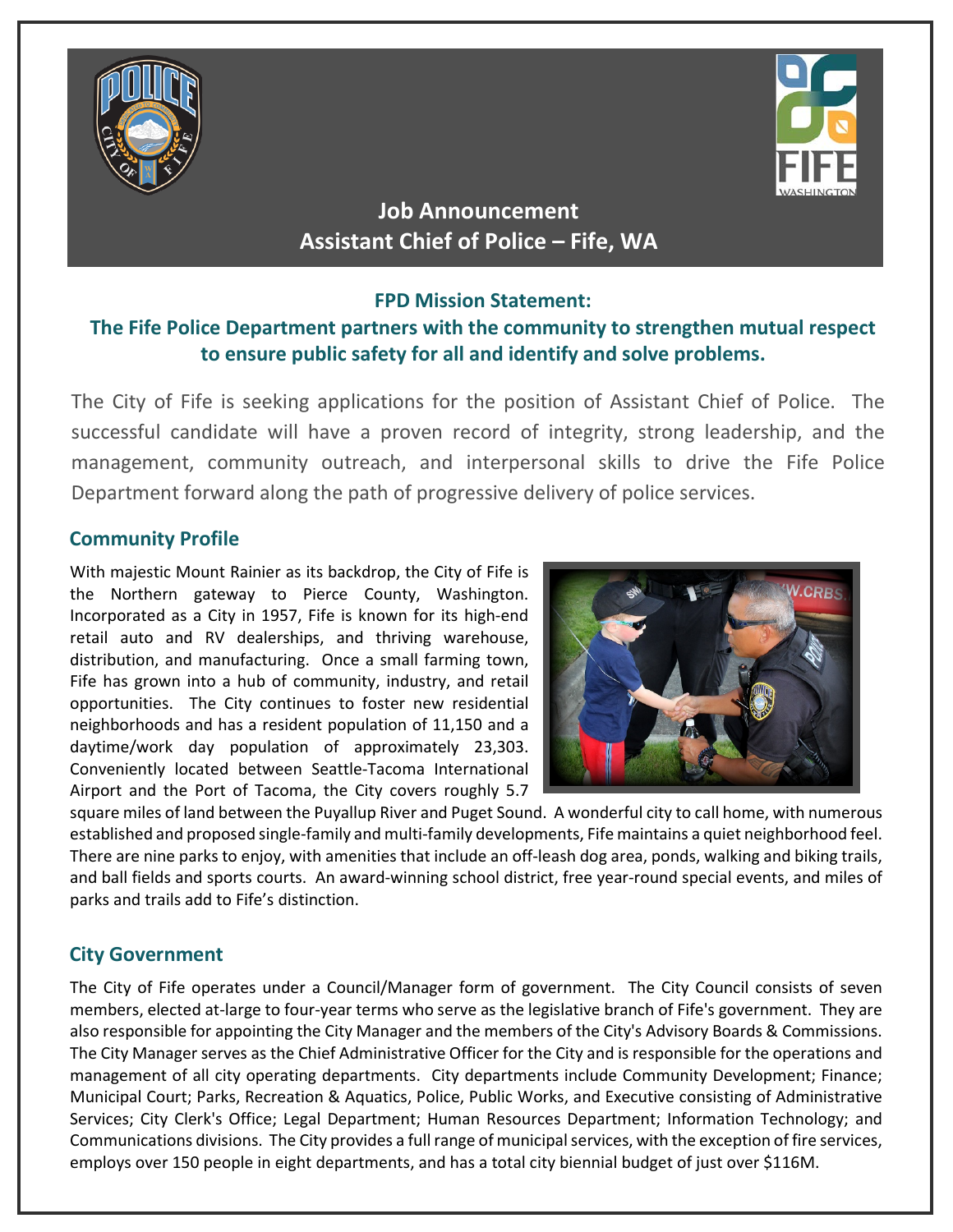#### **Fife Police Department**

The Fife Police Department is a full-service police organization with 45 FTEs and an annual budget of approximately \$9 million. The core values of the Police Department are based on community oriented policing. Public safety, community involvement, and customer service are priorities of the department. It is an innovative department utilizing advanced technologies, partnering with regional resources to provide the best possible level of service. The Department is heavily invested in the community. The largest complement of officers are assigned to the Patrol division. Other divisions and specialized units include Investigations, Emergency Management; Traffic, Records, and Crime Prevention.

#### **Position Profile**

The Assistant Police Chief is one of two Assistant Chiefs and is a non-civil service appointed position which reports to the Chief of Police. The Assistant Chief will assist in the planning and administration of the Police Department, as well as its policies and operations.

The selected candidate will work closely with the Chief of Police and assume full authority and responsibility for the department in the Chief's absence. They will be responsible for developing and maintaining a work environment that fosters leadership, integrity, and accountability.

The selected candidate will directly supervise, in coordination with the Chief of Police, either the administrative services division or the police operations division, and will coordinate with the respective supervisors in planning, organizing, and directing the work of their teams**.**

### **What We Are Looking For**



The Fife Police Department is seeking a strong, decisive individual who demonstrates a clear command presence balanced with well-developedinterpersonal skills.Given the unique nature of the department, the Assistant Chief of Police must place a high premium on customer service.

The successful candidate will lead by example, setting the tone of honest, ethical behavior, demonstrating integrity beyond reproach. The Fife Police Department plays an integral role in the daily operations of the City of Fife. They must be a consensus builder who can easily and comfortably interact with a variety of constituencies and partner

agencies. The Assistant Chief of Police must be able to function effectively in a very public role within the broader framework of a multi-faceted political environment. They must be able to quickly identify the appropriate opportunities to provide input from their perspective as the department's representative and be able to articulate their points in a concise and efficient manner.

The Assistant Chief of Police must be a good listener, skilled communicator, and team builder. They will represent the department on a variety of internal and external panels and coalitions. The Assistant Chief of Police must be a proactive and energetic participant in these endeavors, and provide strategic input from the department's perspective, as well as from the City's broader perspective. They must be a highly skilled leader and manager of people. As one of the senior leaders within the department, they will partner with the Chief of Police in driving change and continuous improvement. They must have the ability to identify and analyze issues, prioritize tasks, and develop alternative solutions, as well as evaluate courses of action and reach logical conclusions. The Assistant Chief of Police must be able to handle personnel issues in a timely, fair, and consistent manner and generate a feeling of inclusiveness and genuine respect for others throughout the department. The Assistant Chief will work continuously with the Chief and command staff to address the public's expectations for police reform and the community's concerns about crime.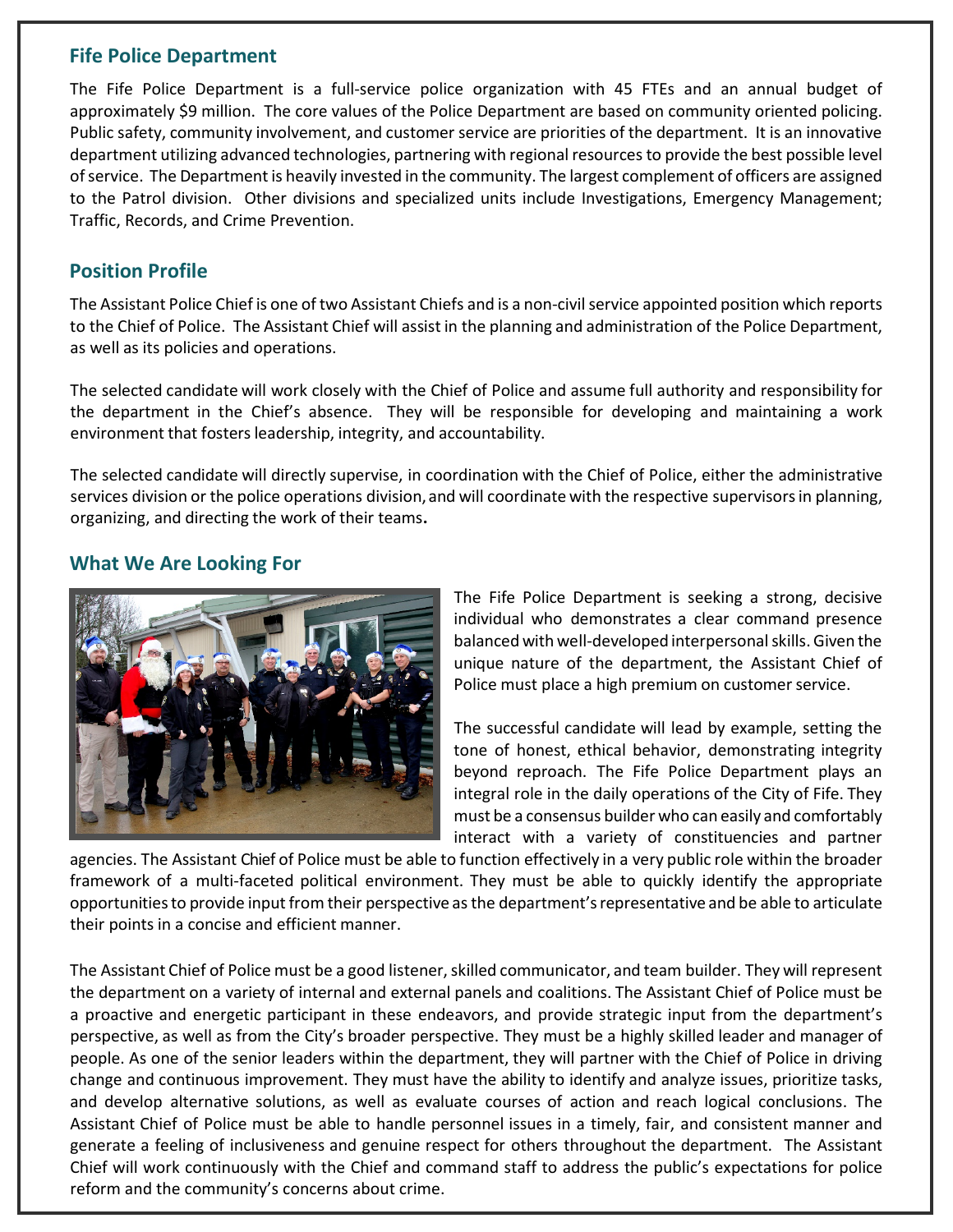# **Minimum Qualifications**

Any combination of education and experience that provides the necessary knowledge, skills, and abilities to be able to perform the functions of the position:

- Bachelor's degree in Criminal Justice, Public Administration, or related field, with a graduate degree preferred. Graduation from the FBI National Academy, Northwestern School of Staff & Command, Senior Management Institute for Policing or similar law enforcement leadership institution is preferred.
- Seven years of progressive law enforcement experience including three years of demonstrated supervisory experience in a law enforcement agency of comparable or larger size and complexity to the Fife Police Department.
- The ability to obtain certification as a Washington State Peace Officer.
- Successful completion of a comprehensive background check including polygraph and psychological examination.
- Candidates that have been out of active law enforcement for more than two years will not be considered for this position.

# **Salary and Benefits**

Salary will be commensurate with experience, within the range of \$117,775 up to \$158,997 annually with a comprehensive benefits package which includes:

- FLSA: EXEMPT
- Vacation: 12 days per year, max accrual 240 hours per year
- Sick Leave: 12 days per year, max accrual 1600 hours
- Holidays: 13 days per year
- Bereavement: Up to 3 days with pay per year
- Longevity: 3% upon 5th year and an additional 3% upon 10th year of employment
- Retirement: LEOFF
- City paid professional associations dues
- HSA/VEBA Health Reimbursement Account: \$2,500 individual/\$4,000 family, paid annually
- \$20,000 Life Insurance & Disability 100% paid by City
- High Deductible Medical, Dental w/dependent Orthodontia and Vision: 95% premiums paid by City for employee and dependents

### **Application Process & Deadline**

The Washington Association of Sheriffs and Police Chiefs is assisting the City of Fife in the search process. Applicants must submit a packet including a resume, and a detailed cover letter that describes your experience, leadership style, what knowledge, skills and abilities uniquely qualify you for this position, and why you are interested in the position. **Packets are due by 5:00 PM on Friday, June 17** to be considered as part of the first review of candidates.

**Packets must be submitted electronically to the Washington Association of Sheriffs and Police Chiefs and to the attention of Rachelle Harwood at the contact information below.** 

| <b>Applicant packets:</b>                                                                 | <b>WASPC</b>                                                      | Email: rharwood@waspc.org                       |  |
|-------------------------------------------------------------------------------------------|-------------------------------------------------------------------|-------------------------------------------------|--|
|                                                                                           | Rachelle Harwood                                                  |                                                 |  |
|                                                                                           | 3060 Willamette Drive N.E.                                        |                                                 |  |
|                                                                                           | Lacey, WA 98516                                                   |                                                 |  |
| <b>Questions:</b>                                                                         | <b>Contact Michael Painter, Director of Professional Services</b> |                                                 |  |
|                                                                                           | Washington Association of Sheriffs and Police Chiefs              |                                                 |  |
|                                                                                           |                                                                   | Phone: (360) 292-7959 Email: mpainter@waspc.org |  |
| Alance de not continutable nelles denominant condences criticisminister abendable nelles. |                                                                   |                                                 |  |

*Please do not contact the police department employees with inquiries about this position.*